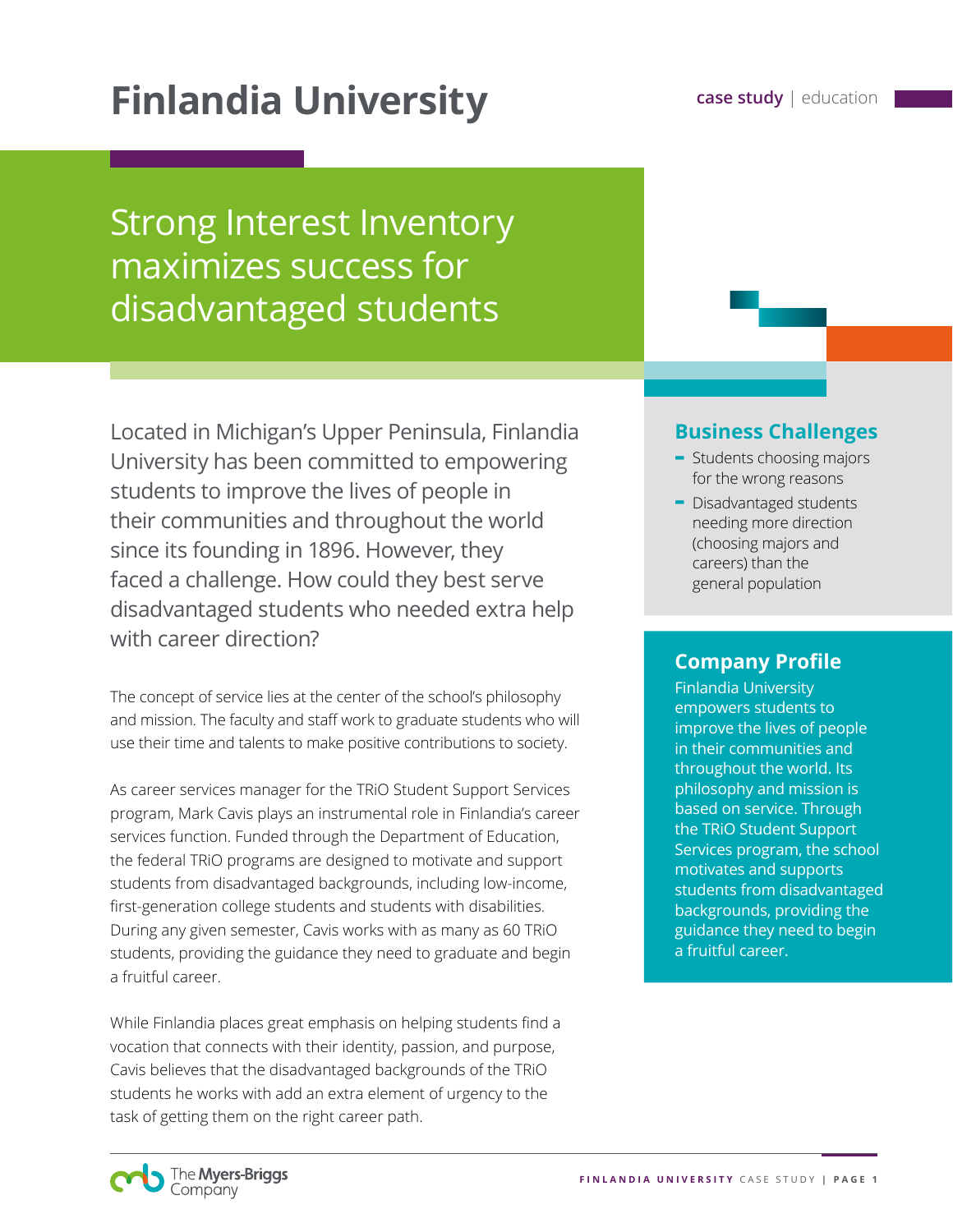"Many of the students I work with have experienced challenges in school, so we want them to have an educational experience that fires their desire to learn," said Cavis. "We have to help them believe that they can accomplish their goals." This, says Cavis, involves creating an "encouraging environment" in which students have the support they need to succeed. And, as a large part of success entails choosing a career that suits their abilities and interests, Cavis places great emphasis on helping students find their ideal academic major.

### **Solution**

In order to accomplish this, Cavis relies heavily on the Strong Interest Inventory ® assessment, a career guidance tool from The Myers-Briggs Company, which helps people identify possible careers based on personal interest.

The Strong tool helps students select a career by giving them insight into their interests, preferences, and personal styles. It enables them to identify specific courses, jobs, internships, and activities they're likely to enjoy by comparing their results with those of likeminded people who have already found a satisfying career. It also generates a list of the top 10 occupations students are most likely to find rewarding.

Though the university has made the Strong available free of charge to all students for several years, Cavis greatly expanded its use when he arrived. Cavis works with students to overcome a myriad of problems related to their academic advancement. Often, however, it becomes apparent that the problem lies not with the student, but with the major itself.

"Sometimes students who come into my office wonder if their current career path is really the right one," said Cavis.

Students, Cavis believes, choose their majors for a variety of reasons, many of which have little to do with the key factors that influence their chances for success—namely, interests, preferences, and personal style. It is not surprising that the advisement process reveals uncertainty. "Any time students express hesitation or

## **Solution**

- **-** Use the Strong Interest Inventory assessment when counseling reveals a problem with the selected major
- **-** Use the results for career exploration
- **-** Direct students toward the majors that suit them best

The Strong is a useful, friendly tool that acts as a ship's rudder to help students get to where they want

to be.

**Mark Cavis,** Services Manager for the TRiO Student Support Services Program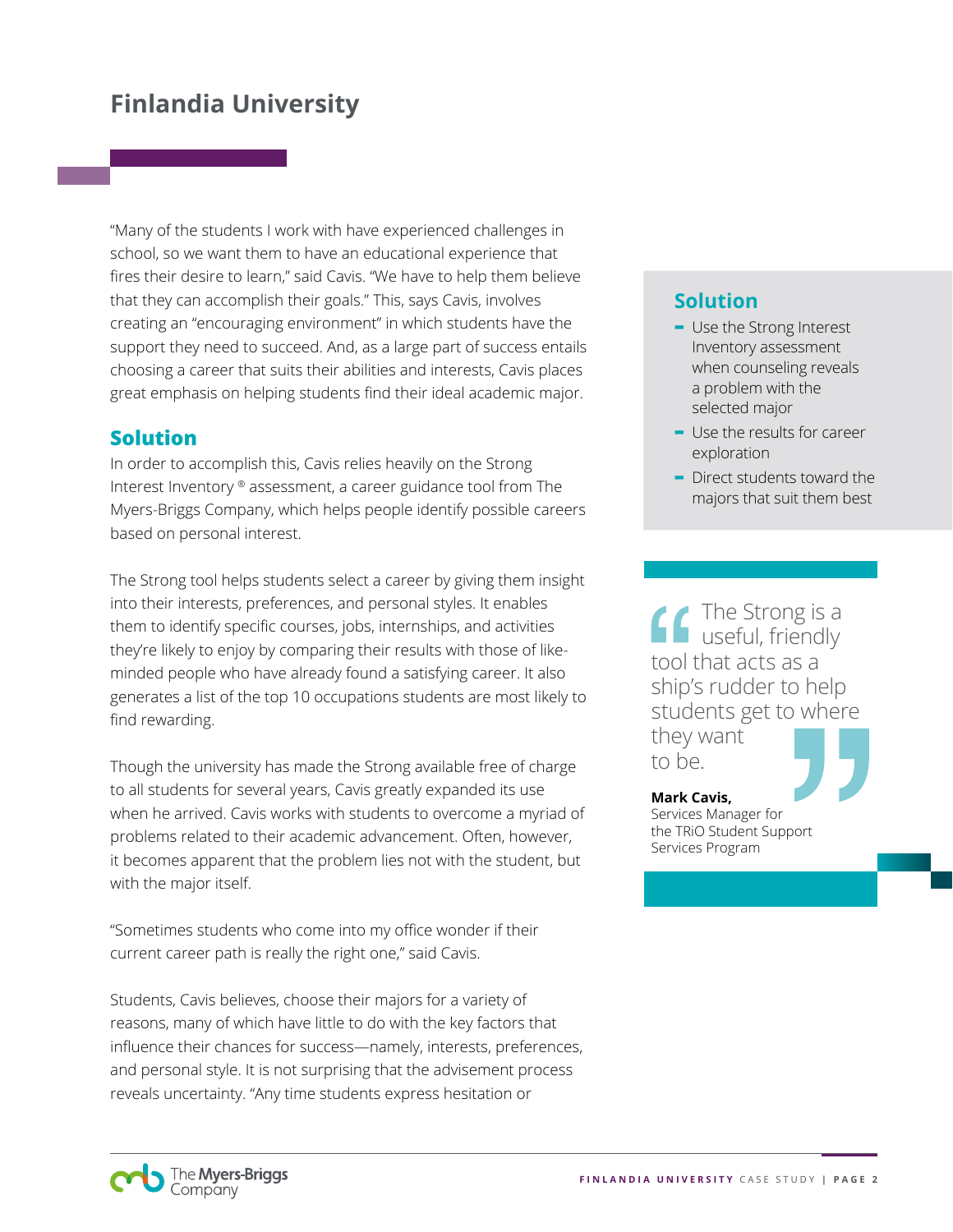indecision regarding their academic path, I take that as a cue that they need to explore their options."

In these cases, the first step involves having students take the Strong assessment. "As a resource, the fact that the Strong is very simple to use is advantageous," said Cavis. "Students can easily access an abundance of information they can continually refer back to, providing a solid decision-making foundation." Cavis then reviews the results with the students, which give them a snapshot of their interests and the kinds of careers that successful, satisfied people who share their interests have entered. He then assigns research projects and puts the students through a visualization exercise. "I'll point out the highlights and ask them to ruminate over them for the next week or two, picturing themselves in various roles," said Cavis. "When they come back, if there's a role they can really envision themselves in, we investigate that career path further.

Though reactions vary, Cavis asserts that students are almost always pleasantly surprised by the kinds of careers that appear in their Strong results. In particular, they often find that the assessment points them to things that they enjoy but had not necessarily equated with a potential career.

"I think people forget that their interests are actually the best cue as to what they should do for a living. When something they like to do appears in their Strong results it often comes as a revelation," said Cavis. "I use that interest and 'revelation' to help propel them into further career investigation so they can find out if that career is really for them."

For example, Cavis recalls a case in which a student majoring in liberal studies came in and, under his recommendation, took the Strong. The results, it turned out, confirmed a long-held interest in forestry. Once that interest was identified, Cavis was able to connect the student with a person who worked in forestry and gave him a realistic view of what the job/industry was like. The student has now decided to pursue this career path. The Strong assessment, according to Cavis, exposes people to ideas that aren't necessarily obvious but still directly relate to students' interests.

#### **Results**

- **-** Students able to identify aspects of a career they would find both fulfilling and be successful in
- **-** University offers a more comprehensive career counselling program to students
- **-** Additional guidance helps retain students who would otherwise transfer or drop out
- **-** Students put on a path to a fulfilling life that ultimately benefits the community at large

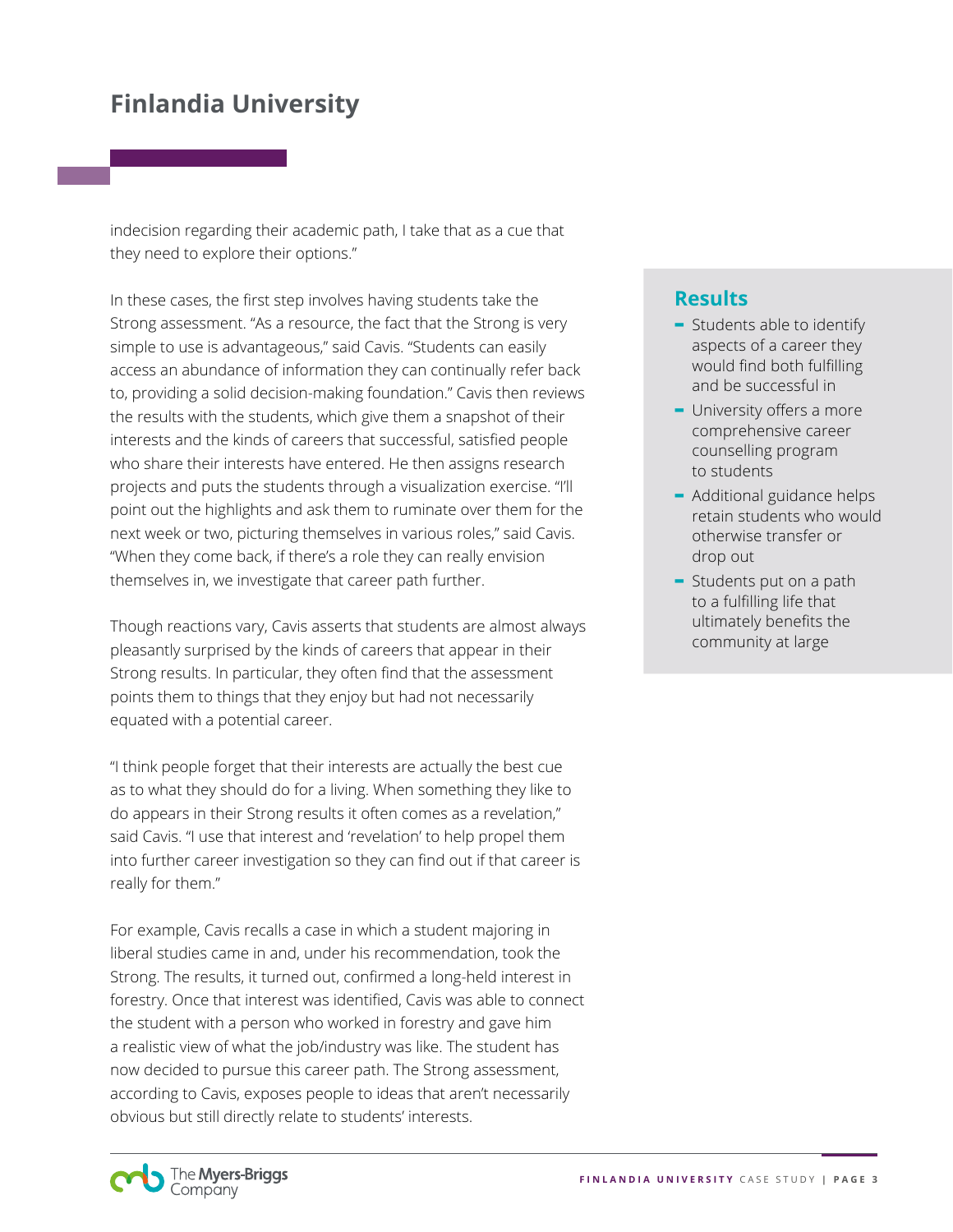In another instance, Cavis worked with a non-traditional student who was returning to school after an extended absence. Though she had already earned several college credits, she wasn't sure about her major. As Cavis puts it, she was in a very different place in her life than she had been the first time she attended college. Initially she had majored in pre-nursing, primarily because it was considered a high-demand career at the time. However, she had since married and started a family and now had very different reasons for wanting to pursue a career.

Recognizing a need for serious exploration, Cavis guided her to the Strong assessment. "Upon reviewing her results, I saw a smile on her face when the Strong linked her to a potential career in the culinary arts," said Cavis. "It turns out that she had a talent for cooking and food preparation and had thought before about starting a restaurant." After conducting additional research into career possibilities associated with the culinary arts, she is now planning to switch from her original major of pre-nursing to the business curriculum in order to prepare to open a specialty bakery.

Students, Cavis says, are often reluctant to switch majors, even if they're unhappy and performing poorly in their current major. Among the factors he has observed that keep them in those majors, Cavis lists parents' influence at the top, as well as preconceived ideas about the career that may not be fully in line with reality. Sometimes students don't realize the kind of academic demands involved in certain majors until they actually dive into them," said Cavis. "When reality hits—especially when it comes to the prerequisites—they begin to question their decision."

Cavis also lists the economy as a major factor in students' decisions, as students are at times reluctant to add an extra semester to their schooling, incurring additional debt, and so on. Students also often choose their major based on the economic outlook for that particular career. However, he is not shy about recommending that students make the effort to determine the right direction. "You're doing yourself an injustice by going to school and spending money to do something you don't enjoy," he said.

Furthermore, if students do not have a genuine interest in that field, they may find it difficult to succeed, regardless of the financial payoff. For example, Cavis worked with one student who was struggling in her physical therapy assistant major. "I did a bit of probing, and it turns out that compatibility and interest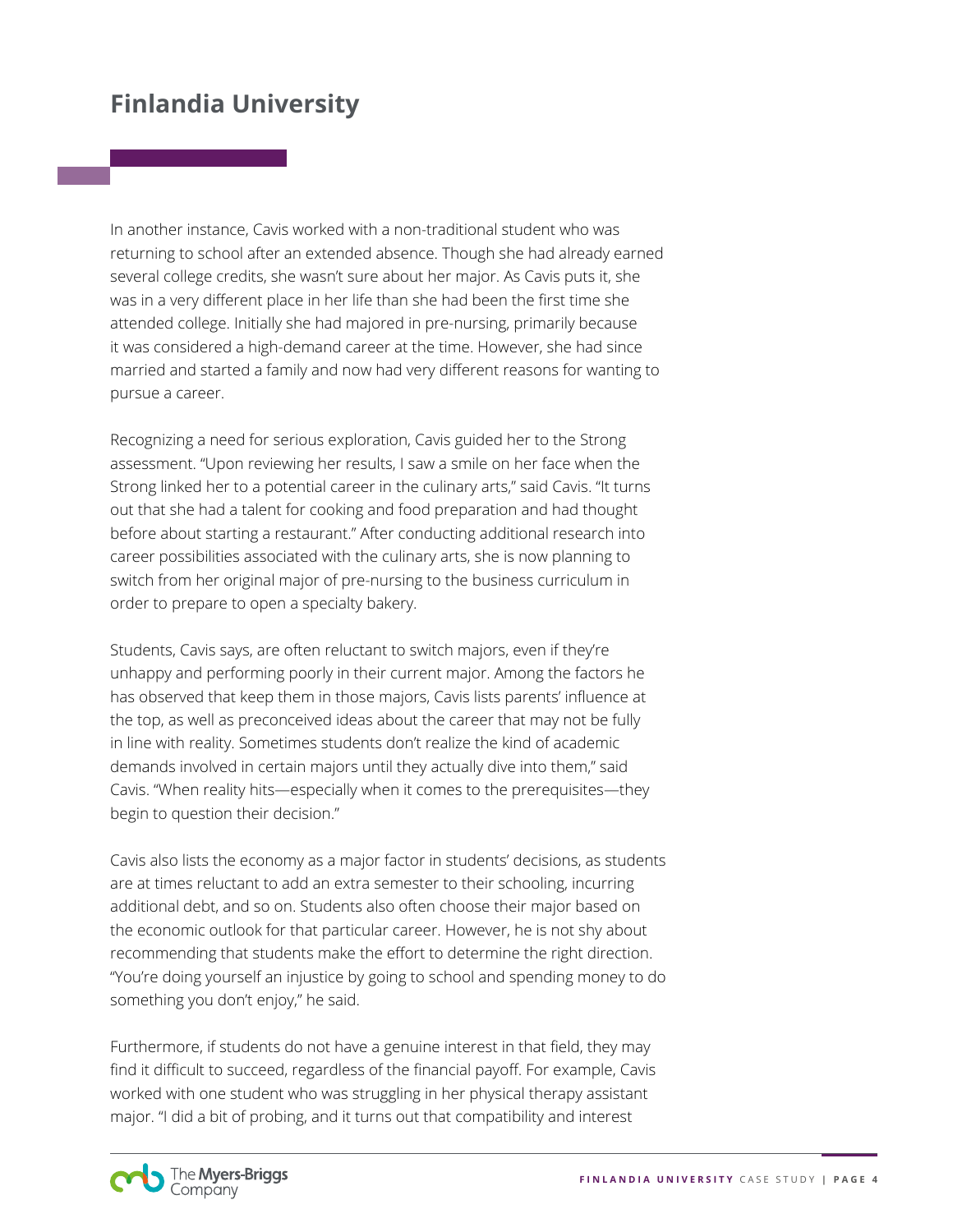had very little to do with her choice of major," said Cavis. This, she said, was a job that she believed brought a good salary and thought she "could do." Upon talking with her a little further, however, Cavis discovered that she was having difficulty with some of the life sciences coursework—so much so that she was actually considering dropping out of school. Upon learning this, Cavis urged her to take the Strong and see what other options were available and is currently working with her to find an option more in line with her interests and talents. All this, he says, points to a need for students to be more fully informed about their career options.

Cavis takes the students he works with through the most thorough investigative process he can, fully utilizing his office's library of occupational titles. The process, however, is most effective when it begins with a look at how students' personal interests, preferences, and styles measure up to those of others in various professions.

#### **Results**

The Strong, Cavis says, provides a foundation for investigation that helps students identify the fundamental aspects of the kind of career they ultimately want to build.

In addition to the benefits to students, using the Strong Interest Inventory assessment benefits the school. As Cavis puts it, the Strong assessment enables Finlandia to give its students a "complete educational package. By offering this kind of information and service, we're providing a kind of safety net for students who might not be on the best course," said Cavis. "We're not only providing the education but also helping guide students to the particular education that will maximize their chances for success, both in school and in the workforce."

Additionally, Cavis believes that using the Strong helps retain students who otherwise might transfer or drop out. He recalls one student who liked to work with his hands and was thinking of transferring to another school. Through counseling based on the Strong assessment, Cavis was able to help him find a major at Finlandia that was right for him.

Cavis's ultimate goal is to place students on the path that will maximize their chances for success and fulfillment, and he draws tremendous satisfaction from helping students work toward graduation.

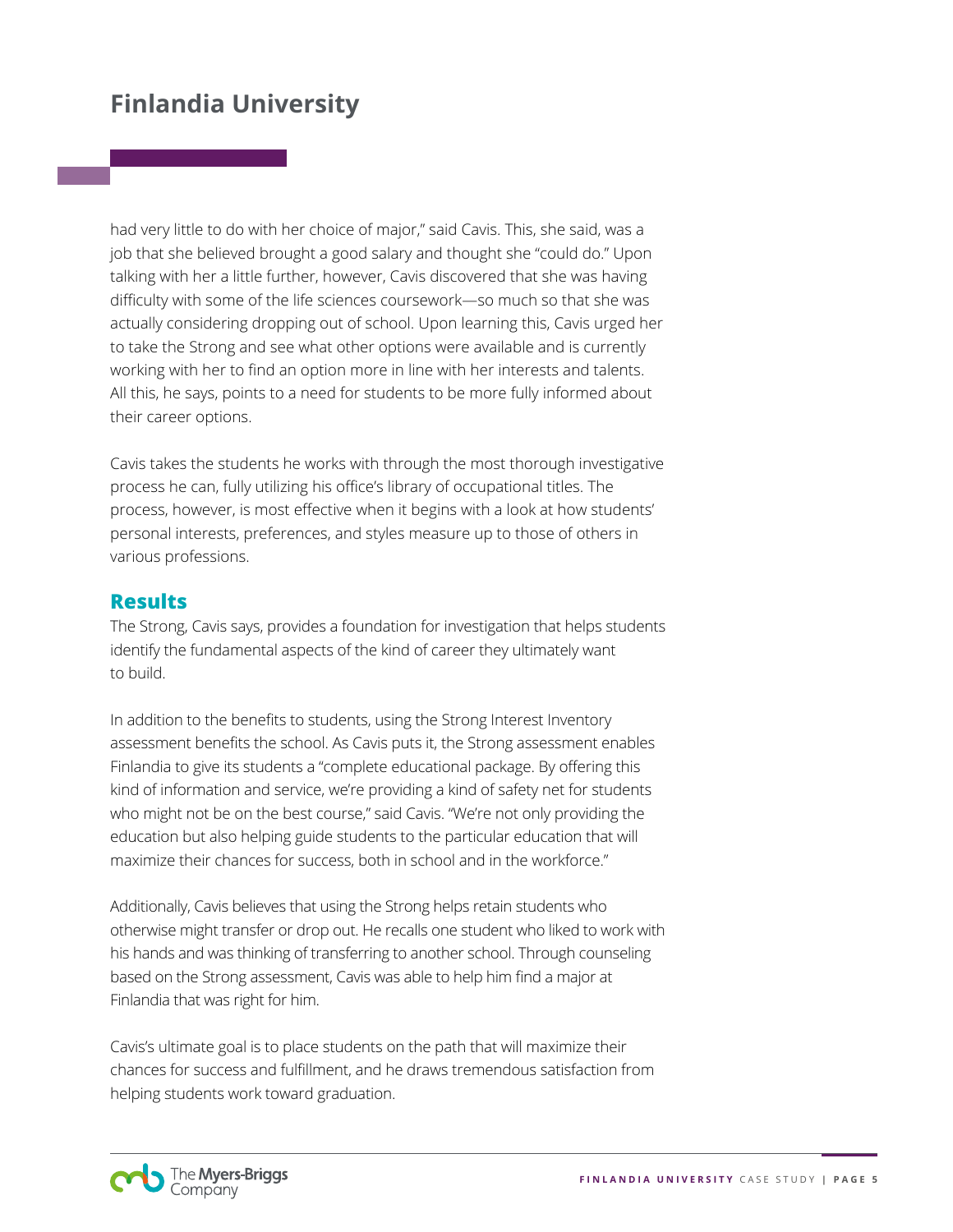"People derive a significant portion of their happiness—or lack thereof—from their work," said Cavis. "Using the Strong and other tools, I'm essentially enabling them to enjoy their life more by helping them find the right path, and that is very satisfying to me personally." By helping students identify careers that pique their interest, Cavis believes he is helping put them on a path to a more fulfilling life that will consequently benefit the community at large. At the same time, he believes this process enables the school to offer a more complete educational experience and keep students enrolled.

"If you don't know where you're going, how are you going to get there?" said Cavis. "The Strong is a useful, friendly tool that acts as a ship's rudder to help students get to where they want to be."